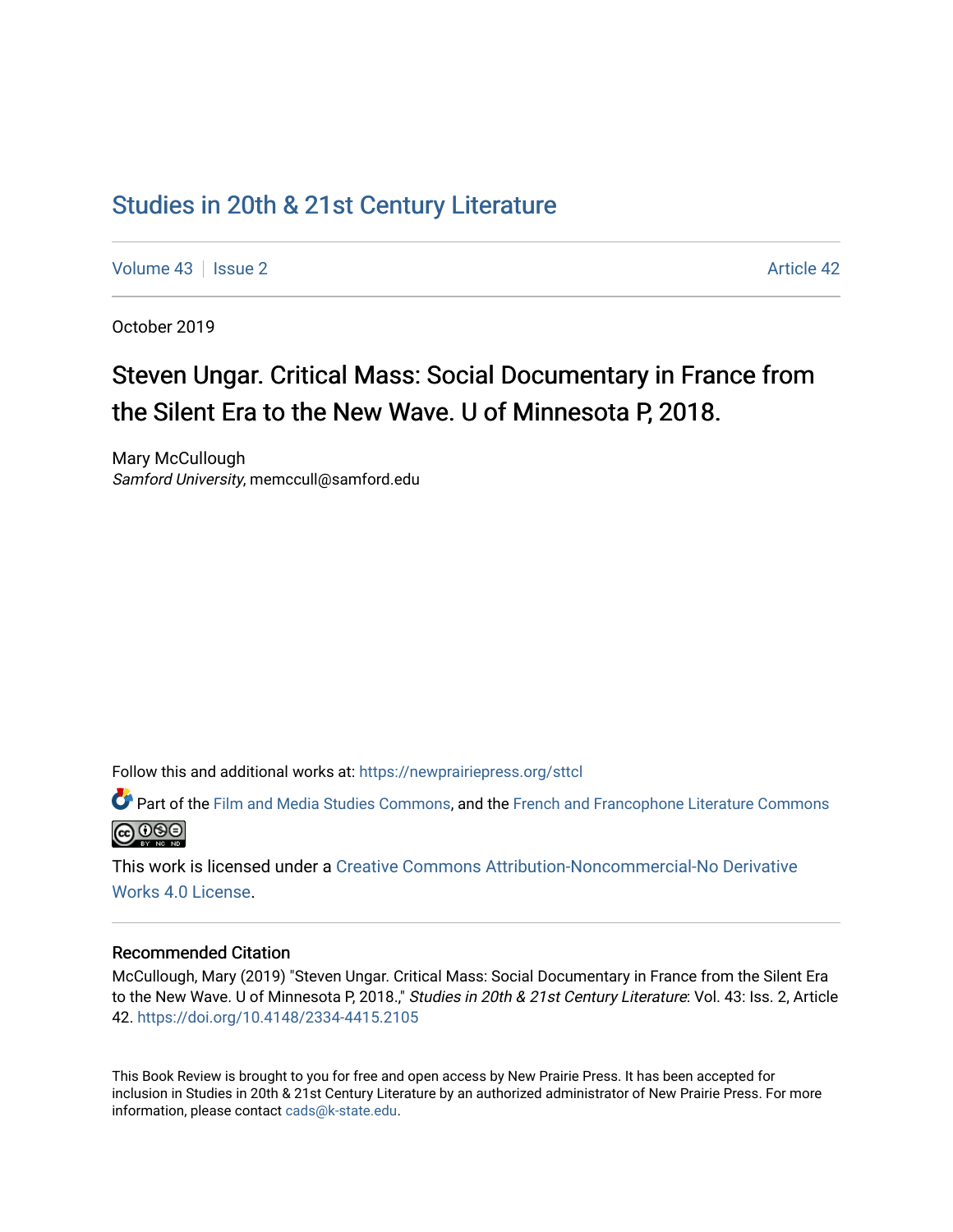### Steven Ungar. Critical Mass: Social Documentary in France from the Silent Era to the New Wave. U of Minnesota P, 2018.

### Abstract

Review of Steven Ungar. Critical Mass: Social Documentary in France from the Silent Era to the New Wave. U of Minnesota P, 2018. Xxii + 300pp.

### Keywords

Film, France, Documentary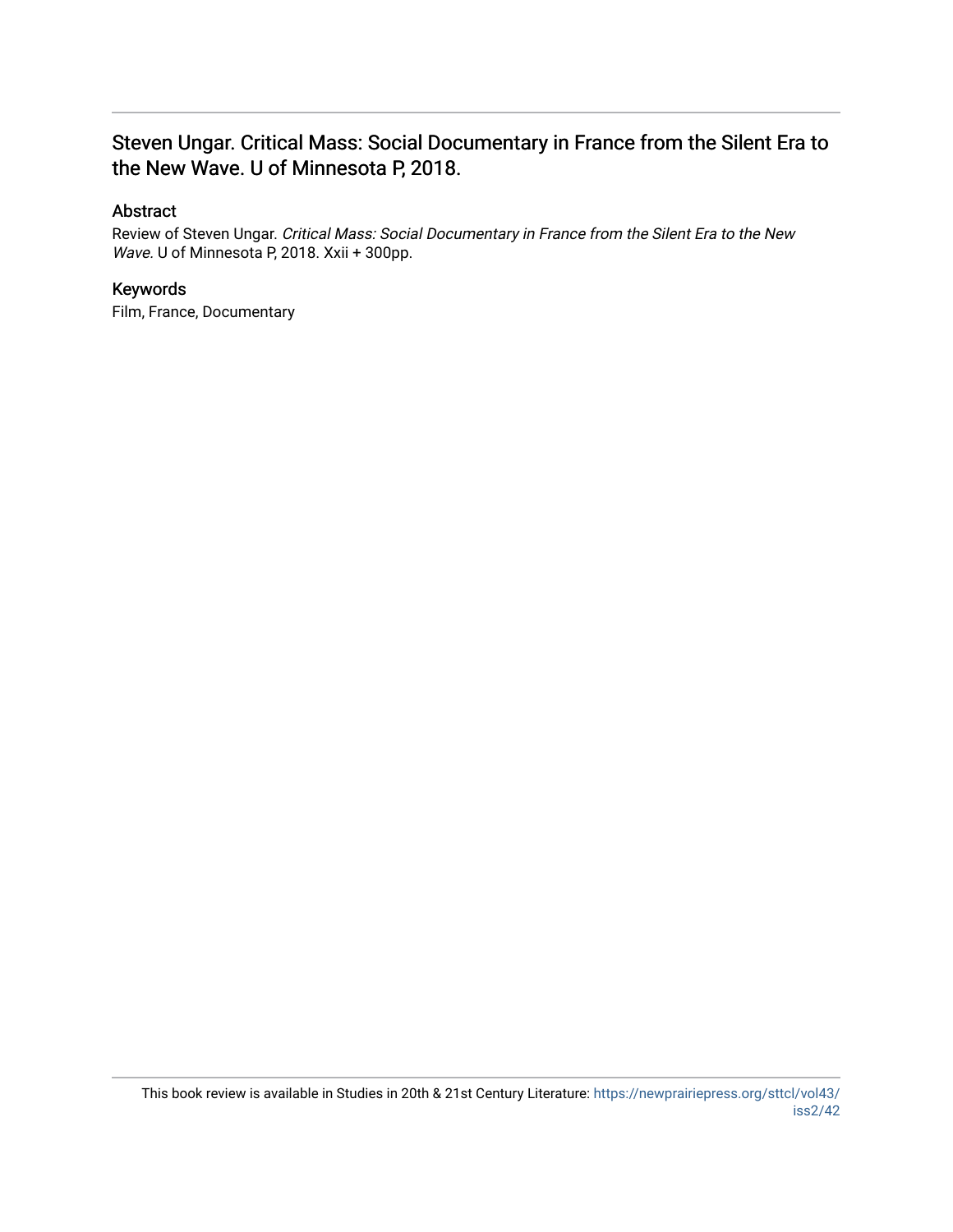### Steven Ungar. *Critical Mass: Social Documentary in France from the Silent Era to the New Wave.* U of Minnesota P, 2018.  $Xxii + 300$ pp.

This engaging and poetic book analyzes French and colonial African social documentaries and photos chronologically, between 1928 and 1963. It examines not only the aesthetic contribution of these films and images, but also contextualizes their influence on literature, cinema, and their impact on the arts and society. The author sets the tone for the book's framework in the introduction by referring to *la*  zone 'the zone,' the strip of land outside Paris, and giving the etymology of its historical usage. Its inhabitants, literally on the margins of the city and of bourgeois society, exemplify the continuously displaced and disenfranchised that are the subject of the work in this study. While Georges Lacombe's film *La Zone* (1928) considers the daily, sordid hardships of ragpickers as they move around urban spaces sorting through garbage to make a living, the eight-minute 'Les Halles centrales' (1928) ('The Central Covered Markets') (never released commercially) reconsiders questions regarding marginalized space in Paris and those who pass through it, while visual confinement frames the narrative. These films poignantly narrate and give the central focus to the working poor in Paris, and the films' harsh lighting and claustrophobic atmosphere ask the viewer to question societal injustices.

Ungar also examines the spatial dimensions of Paris in late silent films, beginning with André Sauvage's *Études sur Paris* (1928) (*Studies of Paris*). The film's five segments contrast the images of the people of Paris and the places they inhabit (canals, streets, manual laborers, lovers, monuments, advertisements), and illustrate Sauvage's idea that cinema was neither an elitist art form nor merely a business, but that it expressed everyday activities and occupations of the common people. Marcel Carné's first film *Nogent, Eldorado du dimanche* (1929) (*Nogent, Sunday's Eldorado*), considers the Sunday outings in Nogent, where working classes went to escape for a day, and the Marne river as being spaces for the people. Ungar reminds us of Carné's important work in social documentary before his more well-known career in poetic realist films.

Moving away from Paris, Ungar considers questions of urban symbols and misery in Jean Vigo's *À propos de Nice (*1930) (*Concerning Nice*), Eli Lotar's *Aubervilliers* (1946), and photos of slaughterhouses that appeared in various art journals. While Vigo's title and the camera's sweeping opening scene of the city in *À propos de Nice* film lead the spectator to expect a travelogue, its following shots sharply politicize social inequalities as it starkly contrasts everyday life differences between the leisure class and the working class, whose days are spent performing manual labor. This polarization and politicization continue thematically in *Aubervilliers*'s depiction of squalid poverty and misery of the working poor; Ungar concludes that it is an artistic film, firmly situated in the emerging post-war avant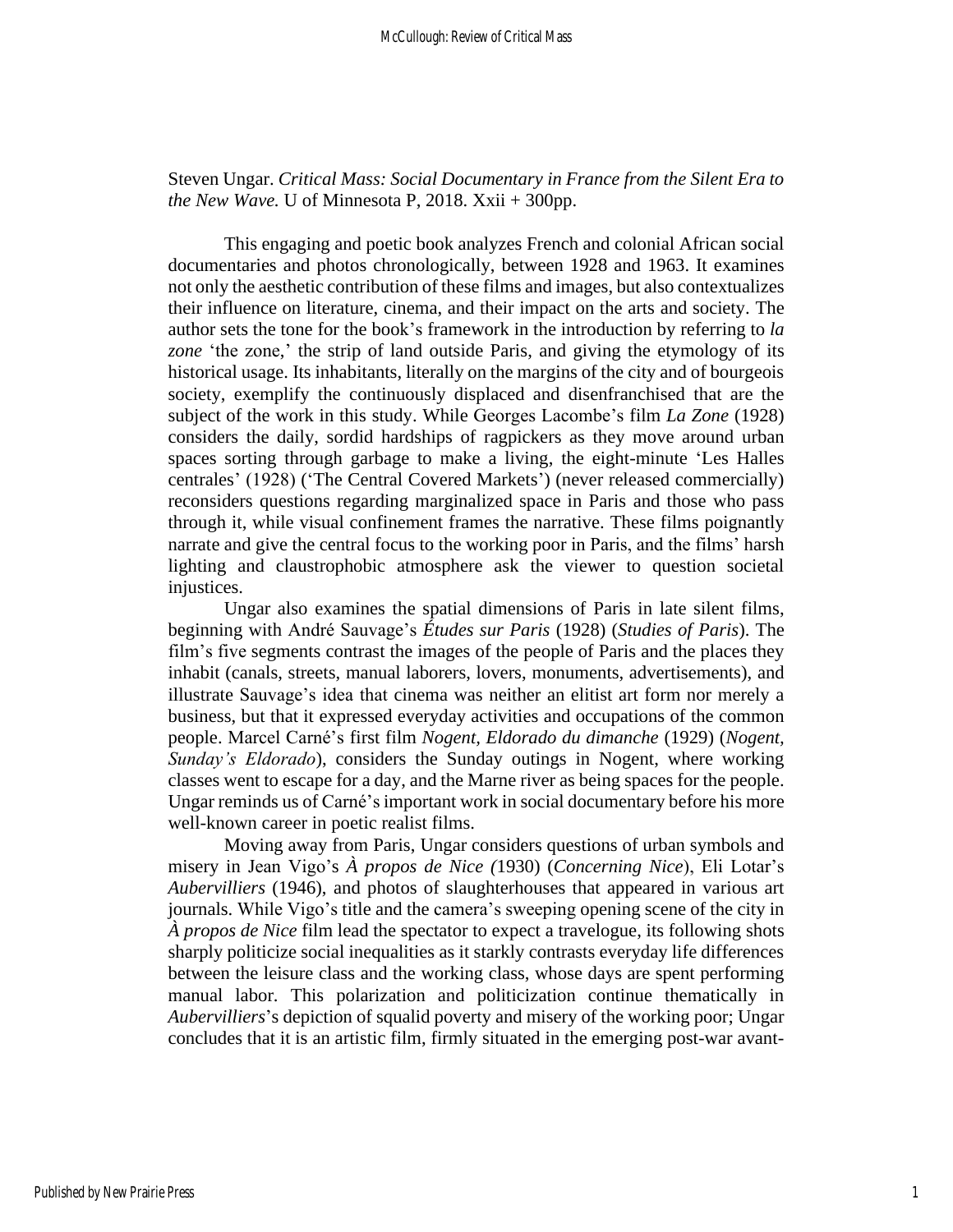garde cinema. In moving from the analysis of cinema to photography, the thematic study of the working classes continues as he examines how Lotar's published slaughterhouse photographs humanize manual workers. Ungar highlights how their harsh and unsafe labor conditions are exposed, and links them back to the more graphic depictions of wretchedness that are visualized in *Aubervilliers*.

Ungar also studies films set outside of the metropole, exposing the censorship and difficulties that anti-colonial French filmmakers encountered when they filmed colonial injustices and tragedies in France's sub-Saharan colonies, specifically Mali, Niger and Ivory Coast. Ungar examines René Vautier's 1950 film *Afrique 50*, Alain Resnais and Chris Marker's *Les Statues meurent aussi* (1953) (*Statues Also Die*) and Jean Rouch's *Moi, un Noir* (1948) (*I, a Black Man*), and places them in their complex postwar context as they galvanized opposition against French colonial policies. Vautier disregarded colonial French orders and filmed in spite of imposed restrictions. Parts of his film were seized and destroyed after his return to France, but he was able to save some of it surreptitiously and show it at venues in Europe slated for both political and cinematic events. He filmed the exploitation that French colonists imposed on Africans, while documenting, condemning, and listing the atrocities (such as murders, arson, exploitation, and repression) sanctioned by France's destructive colonialism. *Les Statues meurent aussi* is a film that Présence Africaine commissioned to question ethnocentric categorizations and expose the way art from sub-Saharan Africa was displayed at an anthropological museum, le Musée de l'Homme ('The Museum of Man'), rather than at the Louvre, where art from China and Ancient Greece resides. Rouch's *Moi, un Noir* exposes the complex identity of six young people from Niger, who move to the city to look for work and meaning. Ungar points to these three new African cinema films as frontrunners in blending the deeply personal with artistic representations.

The last part of the book explains the activist association of the Group of Thirty, "a collective of French film directors, producers, critics, and technicians" (171). It examines films by two of its members, Alain Resnais's *Toute la mémoire du monde* (1946) (*All the World's Memory*) and Chris Marker's *Le Joli Mai* (1962) (*The Lovely Month of May*). Resnais's film documents the Bibliothèque Nationale (French National Library), its texts, spaces, employees, holdings, storage, and the process that an ironic nonexistent/fake book goes through as it arrives at the library and enters the cataloguing system. Ungar presents this film as a social commentary on government silence surrounding Vichy and French Algeria. Marker's documentary consists of interviews with Parisians in May 1962. He engages with them as Algeria's independence looms, and implicitly questions how personal happiness and concern for others are or are not intertwined in the comments of the interviewees.